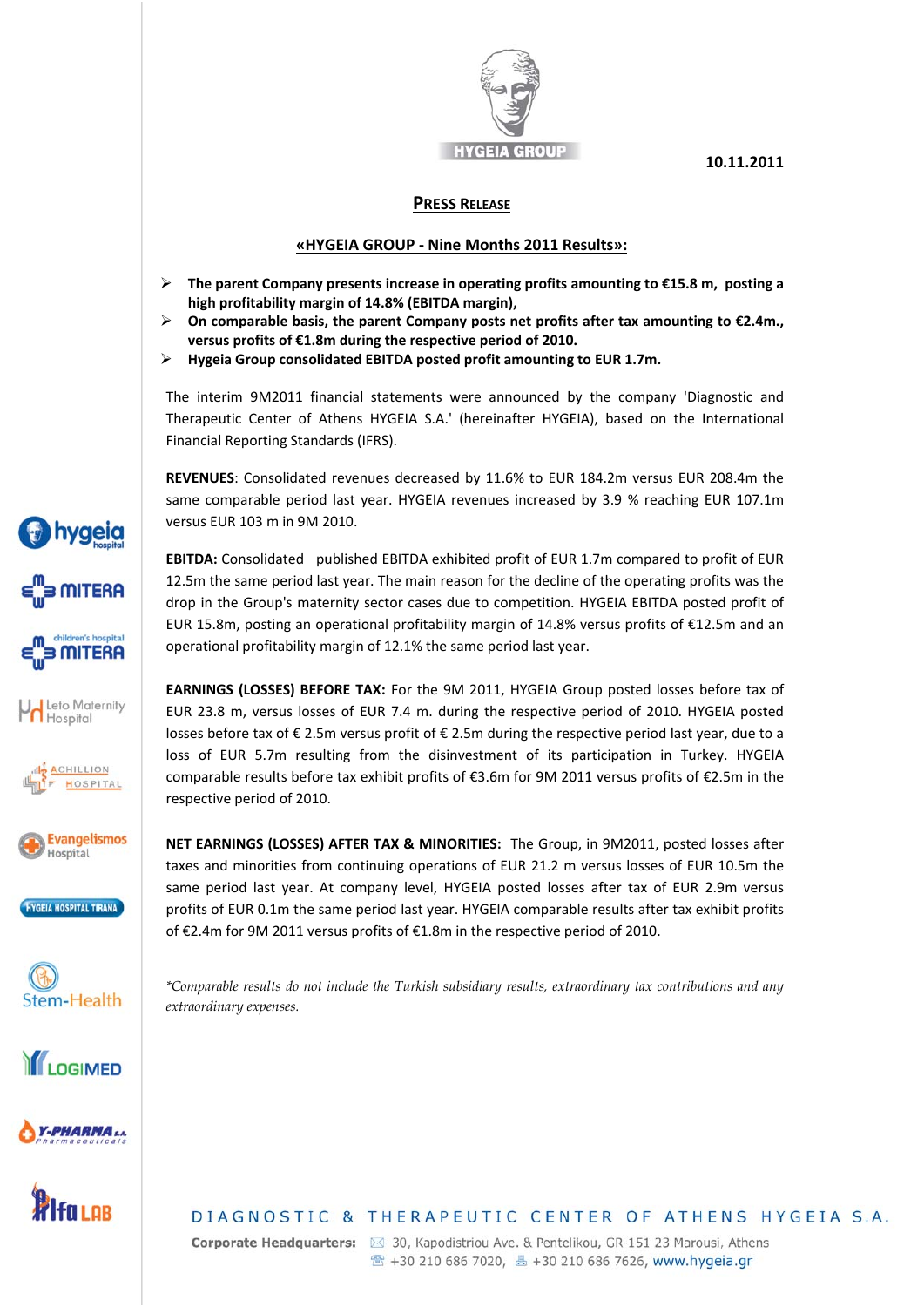

**Commenting on the results, HYGEIA's Group CEO, Mrs. Rita Souvatzoglou, made the following statement:** 

*'During Q3 2011 HYGEIA Group showed strength to the impact from the hardest economic crisis of the last decades afflicting our country, posting an increase in operational profitability at company level , while respectively, at company level, posting a decline due mainly to a shrinking in maternity sector cases .*

*In this adverse economic environment, HYGEIA Group, in the context of its capital structure strengthening, completed the Share Capital Increase, with the support of its major Shareholder MARFIN INVESTMENT GROUP, raising funds amounting totally to €64.9m pursuing smoothly its strategic planning aimed at reinforcing the Group's leading position in the private healthcare sector.* 

*At the same time, HYGEIA was awarded by ICAP Group with the True Leaders Award, being singled out as the only hospital in Greece distinguished for the high credit rating indicators, the increase of employed headcount and its robust operational profitability.* 

*Under the current economic situation, HYGEIA Group safeguards its strategy, cutting operational costs, preserving the labor potential and upgrading constantly the healthcare services provided, anticipating maximum performance with the aim to ensure sound growth of the Group.*

*The Group Management with the ongoing support by all stakeholders and HYGEIA Group personnel and with a deep sense of responsibility for fellow human beings and patients pursues its dynamic course in order to preserve the Group's leading position in healthcare services provision.*

*Benefactor in the fulfillment of our targets remains the largest entrepreneurial group in Greece, MARFIN INVESTMENT GROUP.*



Corporate Headquarters: ⊠ 30, Kapodistriou Ave. & Pentelikou, GR-151 23 Marousi, Athens 



**hygeia**